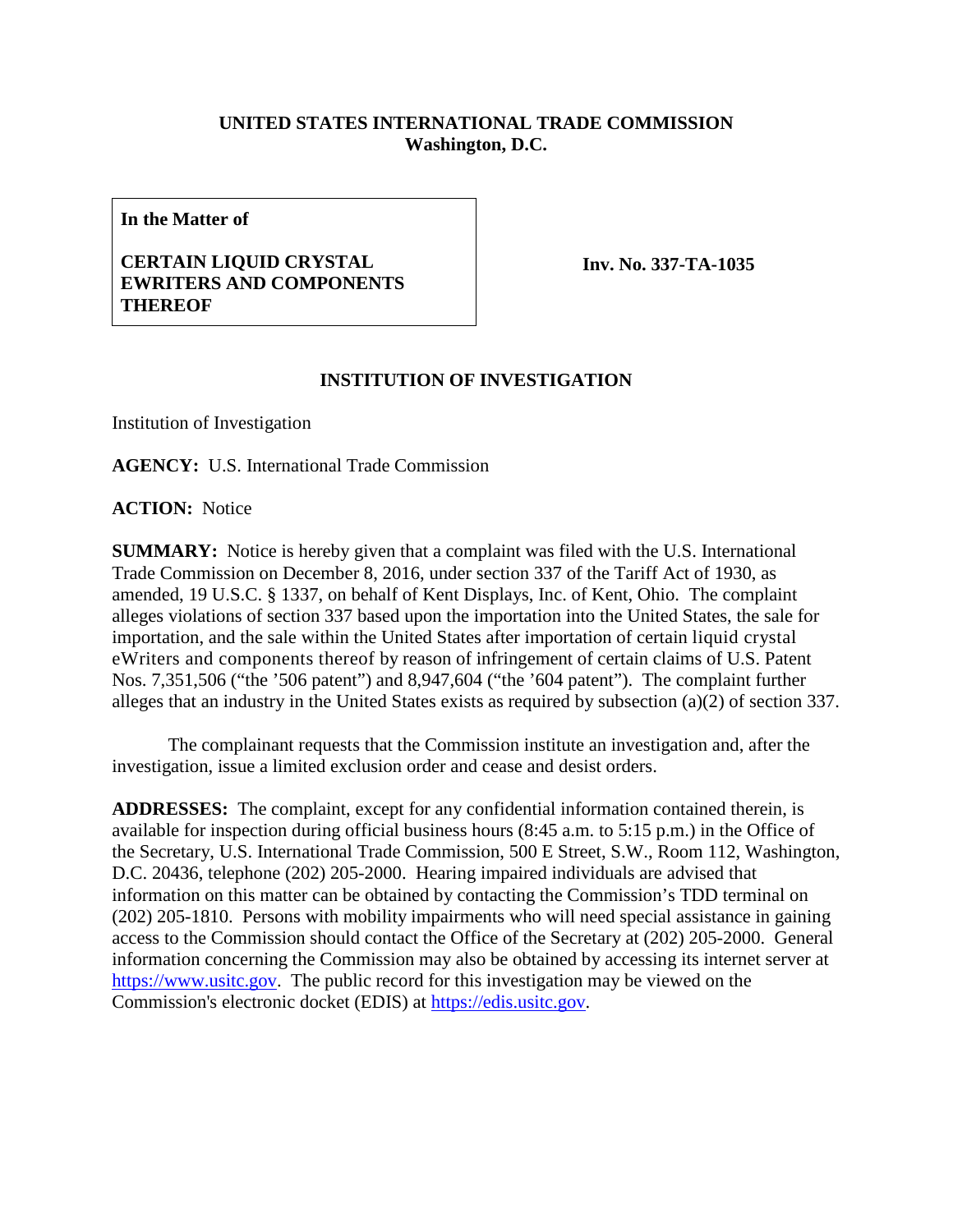**FOR FURTHER INFORMATION CONTACT:** The Office of the Secretary, Docket Services, U.S. International Trade Commission, telephone (202) 205-1802.

**AUTHORITY:** The authority for institution of this investigation is contained in section 337 of the Tariff Act of 1930, as amended, and in section 210.10 of the Commission's Rules of Practice and Procedure, 19 C.F.R. § 210.10 (2016).

**SCOPE OF INVESTIGATION:** Having considered the complaint, the U.S. International Trade Commission, on January 9, 2017, **ORDERED THAT** –

(1) Pursuant to subsection (b) of section 337 of the Tariff Act of 1930, as amended, an investigation be instituted to determine whether there is a violation of subsection  $(a)(1)(B)$  of section 337 in the importation into the United States, the sale for importation, or the sale within the United States after importation of certain liquid crystal eWriters and components thereof by reason of infringement of one or more of claims 1–5, 10, 11, 13–16, 18–23, 26, and 27 of the '506 patent and claims 1, 2, 9–11, 15–17, 21, and 22 of the '604 patent; and whether an industry in the United States exists as required by subsection (a)(2) of section 337;

(2) For the purpose of the investigation so instituted, the following are hereby named as parties upon which this notice of investigation shall be served:

(a) The complainant is:

Kent Displays, Inc. 343 Portage Boulevard Kent, OH 44240

(b) The respondents are the following entities alleged to be in violation of section 337, and are the parties upon which the complaint is to be served:

> Shenzhen Howshow Technology Co., Ltd. d/b/a Shenzhen Howshare Technology Co., Ltd. d/b/a Howshare Building 8, 2nd Floor, Fuyuan Industrial Zone No. 28 Qiaotang Road, Fuyong Street Baoan District, Shenzhen China

Shenzhen SUNstone Technology Co., Ltd. d/b/a iQbe 3/F, Bldg. F, No. 1 Industry Park Guanlong Village, Xili, Shenzhen China

(3) For the investigation so instituted, the Chief Administrative Law Judge, U.S. International Trade Commission, shall designate the presiding Administrative Law Judge.